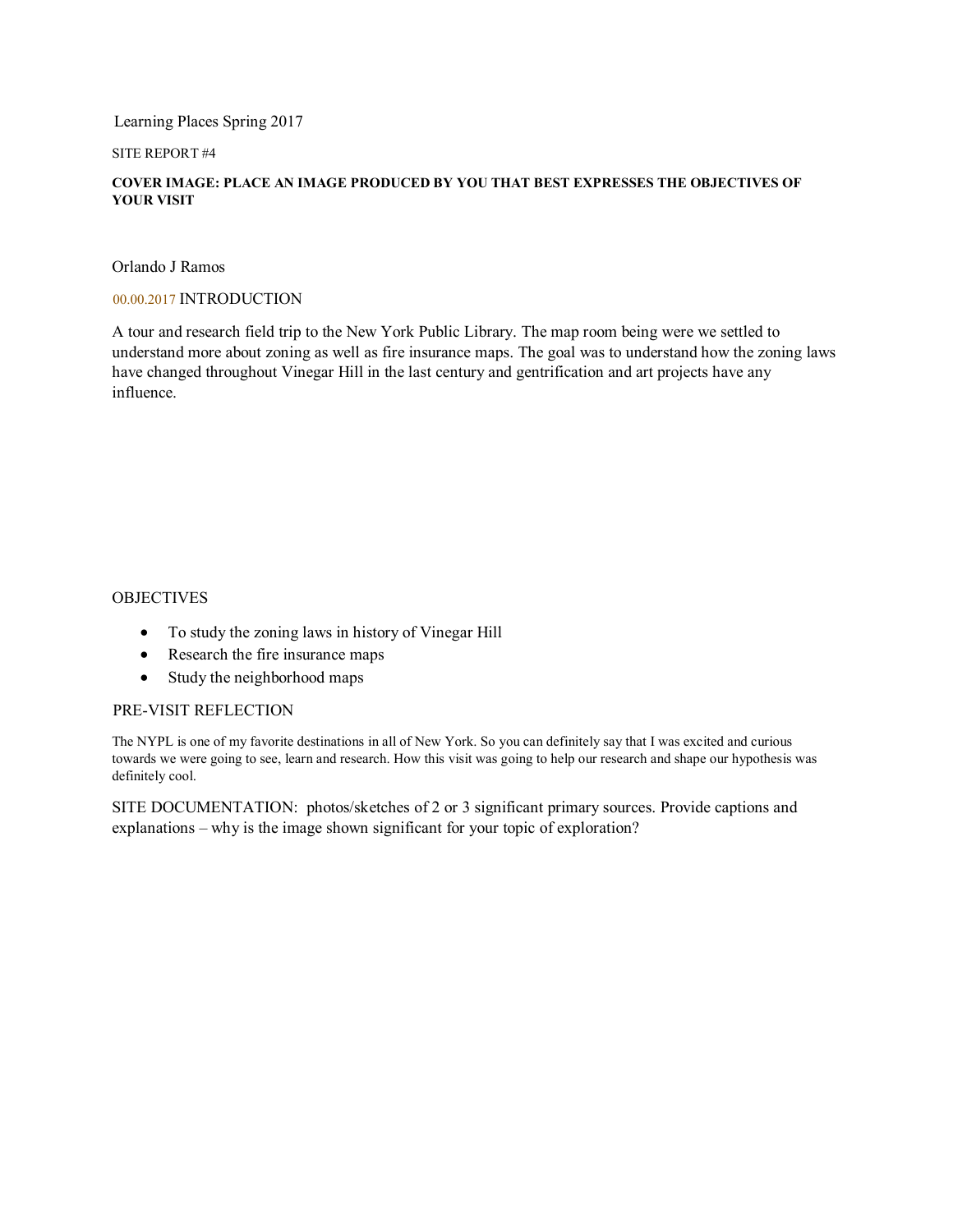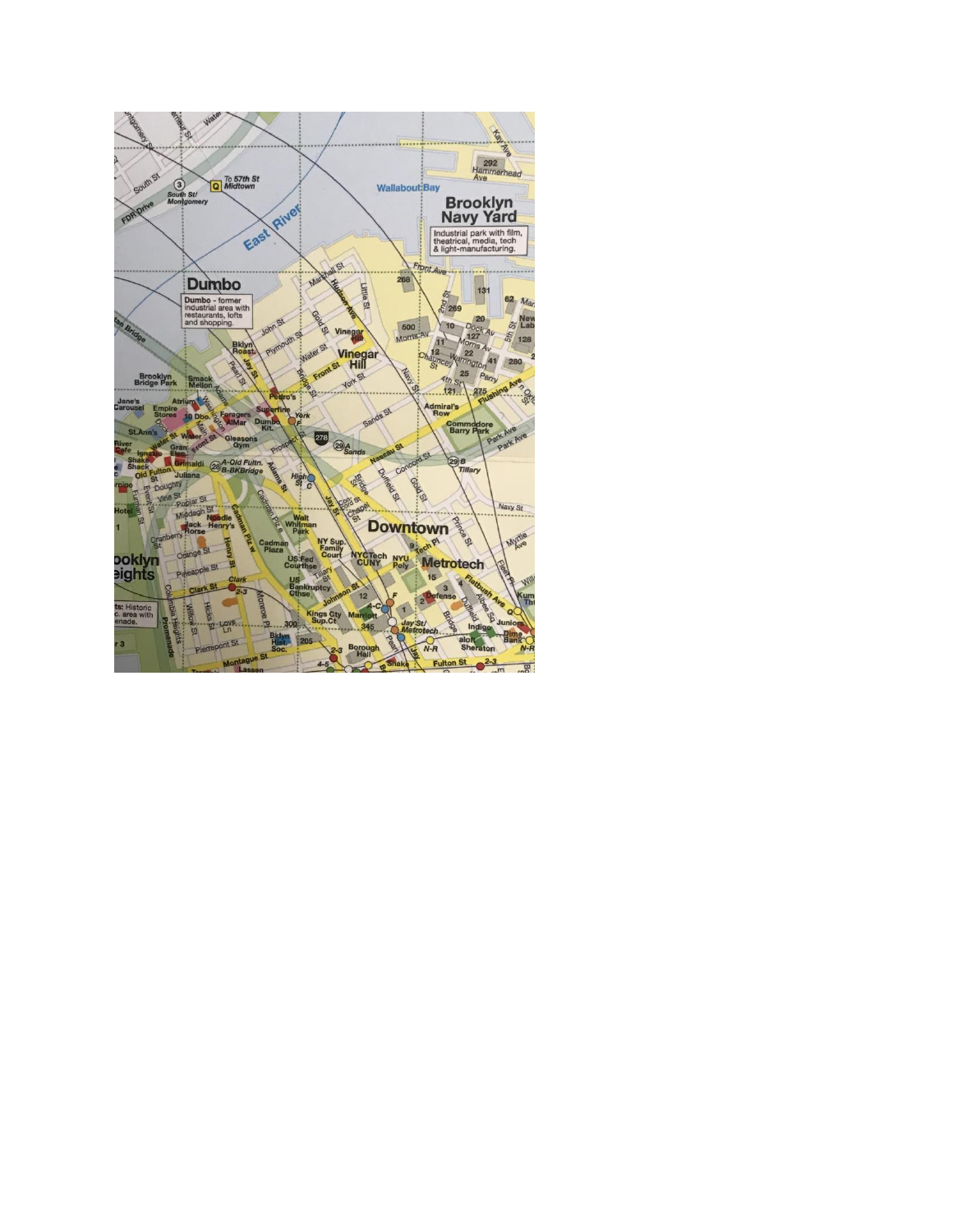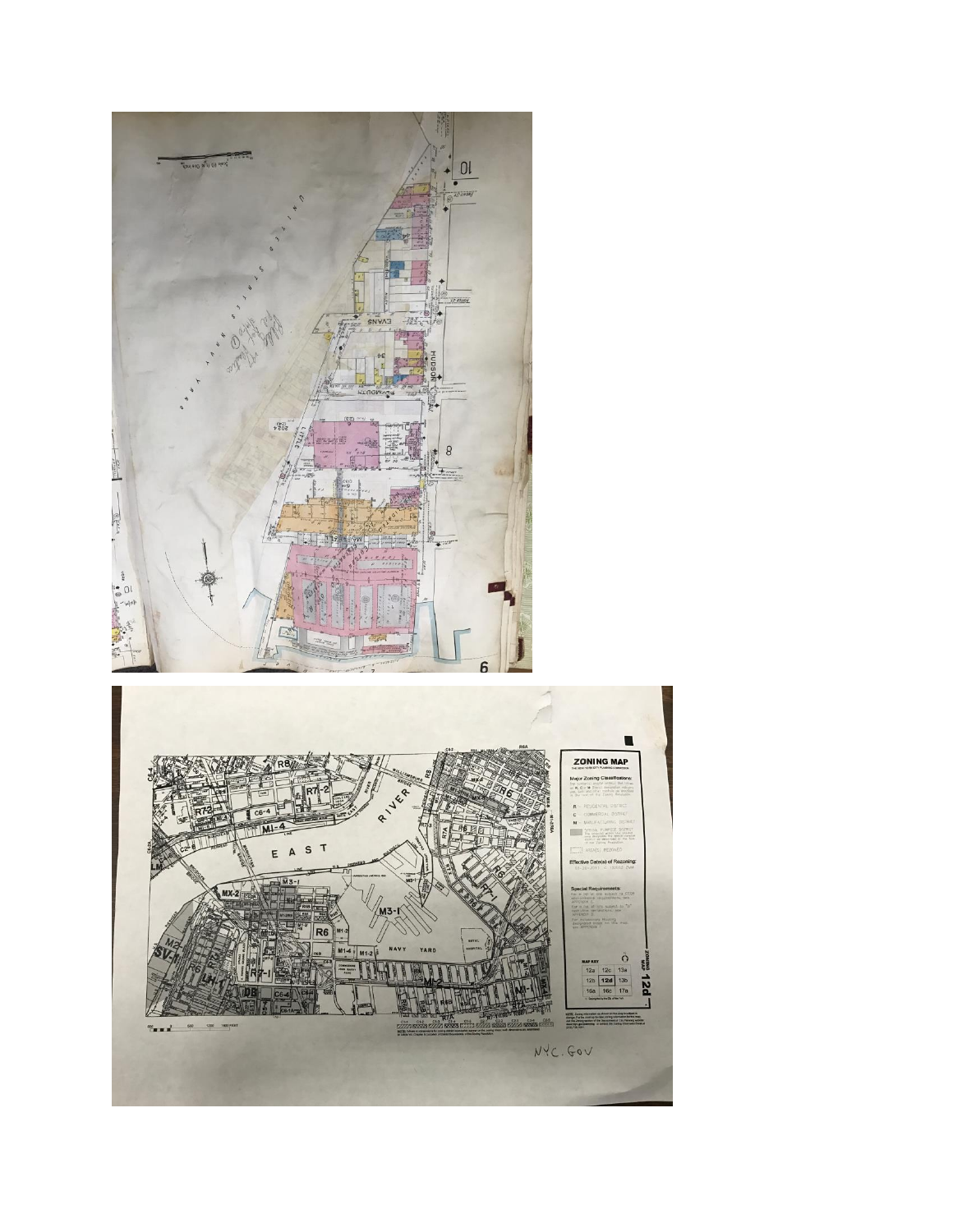# SITE OBSERVATIONS:

- Most of the maps were close to a 100 yrs old, and pasted with more updated maps on top of the pages (for the fire insurance maps).
- A number of zoning law books and guides, but quite confusing to understand.
- The guides provided definitely gave great brief information on the history and direction Vinegar Hill is headed.

QUANTITATIVE DATA: under "subject" list the topic; Under "data" describe your findings and the quantity found

| Subject                  | Data                                                  |
|--------------------------|-------------------------------------------------------|
| Fire Insurance maps      | 5 (most from have been paste on for the last century) |
| <b>Zoning Laws books</b> | 3 (all from the Brooklyn area)                        |
| Neighborhood guides      | 2 (for Dumbo and Vinegar Hill/Farragut Houses)        |

QUESTIONS AND HYPOTHESIS Consider the primary sources found during your visit and review the material you included so far in this report.

QUESTIONS:

- Have zoning laws helped Vinegar Hill keep its historic identity?
- Has the fire insurance maps influence the façade of the street?
- Do the neighborhood guides provide the proper information that speak towards the history and appreciation of Vinegar Hill?

HYPOTHESIS: From the questions you wrote above, select the most important question for your own research topic. Propose an explanation made on the basis of the evidence you have so far as a starting point for further investigation.

• Zoning laws have definitely helped Vinegar Hill maintain its historic presence by making the neighborhood a historic landmark.